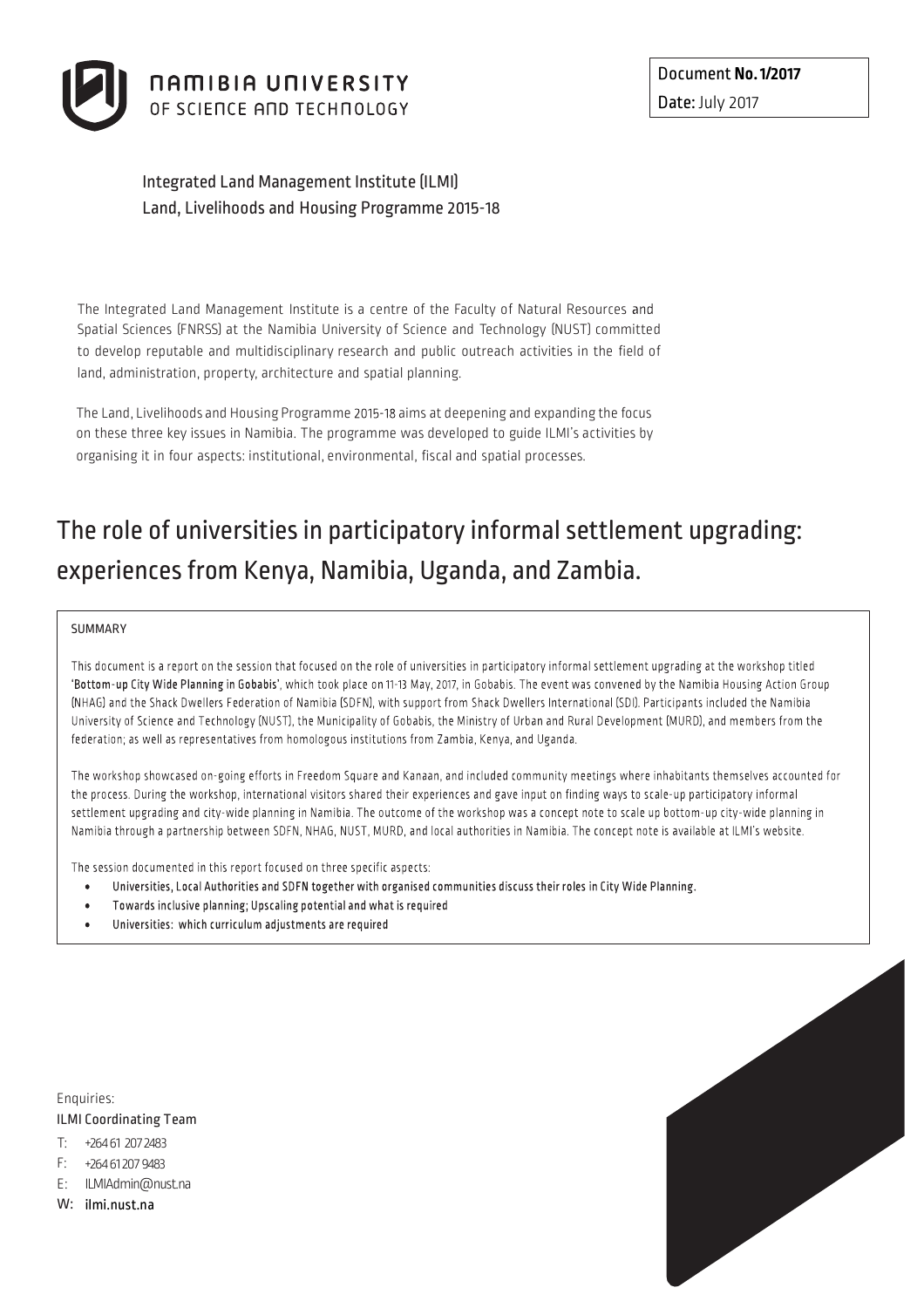# **ABOUT THIS REPORT**

This report was compiled by Guillermo Delgado, from the Namibia University of Science and Technology; with comments from Baraka Mwau, from University of Nairobi; Hafisa Namuli, from ACTogether in Uganda; and Dr Wilma Nchito, from the University of Zambia.

The full programme of the three-day workshop can be found in Annexure 1.

The full list of attendants and their contact details can be found in Annexure 2.

|                       | Namibia                                                                                                          | Kenya                                                                                                                                                                                                                                                                                                                | Zambia                                                                                                                            | <b>Uganda</b>                                                 |
|-----------------------|------------------------------------------------------------------------------------------------------------------|----------------------------------------------------------------------------------------------------------------------------------------------------------------------------------------------------------------------------------------------------------------------------------------------------------------------|-----------------------------------------------------------------------------------------------------------------------------------|---------------------------------------------------------------|
| Entity                | Namibia University<br>of Science and<br>Technology.                                                              | University of<br>Nairobi,<br>Centre for Urban<br>Research and<br>Innovation (CURI)-<br>anchored at the<br>Department of<br><b>Urban and Regional</b><br>Planning.                                                                                                                                                    | University of<br>Zambia.                                                                                                          | Makerere<br>University.                                       |
| Name of<br>Programme  | Community<br>studios in Gobabis                                                                                  | <b>Planning for</b><br>inclusive urban<br>development in<br>Kitui, Kenya                                                                                                                                                                                                                                             | <b>Negotiating the</b><br>interface between<br>formal and<br>informal spaces<br>for inclusive and<br>pro-poor city<br>development | Know your City,<br>Plan your<br>settlement                    |
| Programme<br>base     | Department of<br>Architecture and<br><b>Spatial Planning;</b><br>Department of<br>Land and Property<br>Sciences. | CURI.<br>There is some<br>departmental<br>engagement-<br>among the<br>participating<br>students are<br>selected from the<br>department.<br>Generally, it's<br>easier to run this<br>through centres<br>especially when it<br>becomes difficult to<br>align this kind of<br>studio with regular<br>semester schedule. | Department of<br>Geography and<br>Environmental<br>Studies, based on<br><b>School of Natural</b><br>Sciences.                     | <b>School of Built</b><br>Environment,<br>Technology and Art. |
| Policy/<br>objectives | Cooperative<br>education,<br>'Learning by doing'.                                                                | Addressing urban<br>informality in both<br>academia and<br>practice; making<br>planning work by<br>taking planning to<br>the lowest level,<br>and up to the policy<br>level.                                                                                                                                         | Highlight the<br>reality of informal<br>settlements;<br>produce capacity<br>for Ministry and<br>local authorities.                | None                                                          |

#### **CASES DISCUSSED**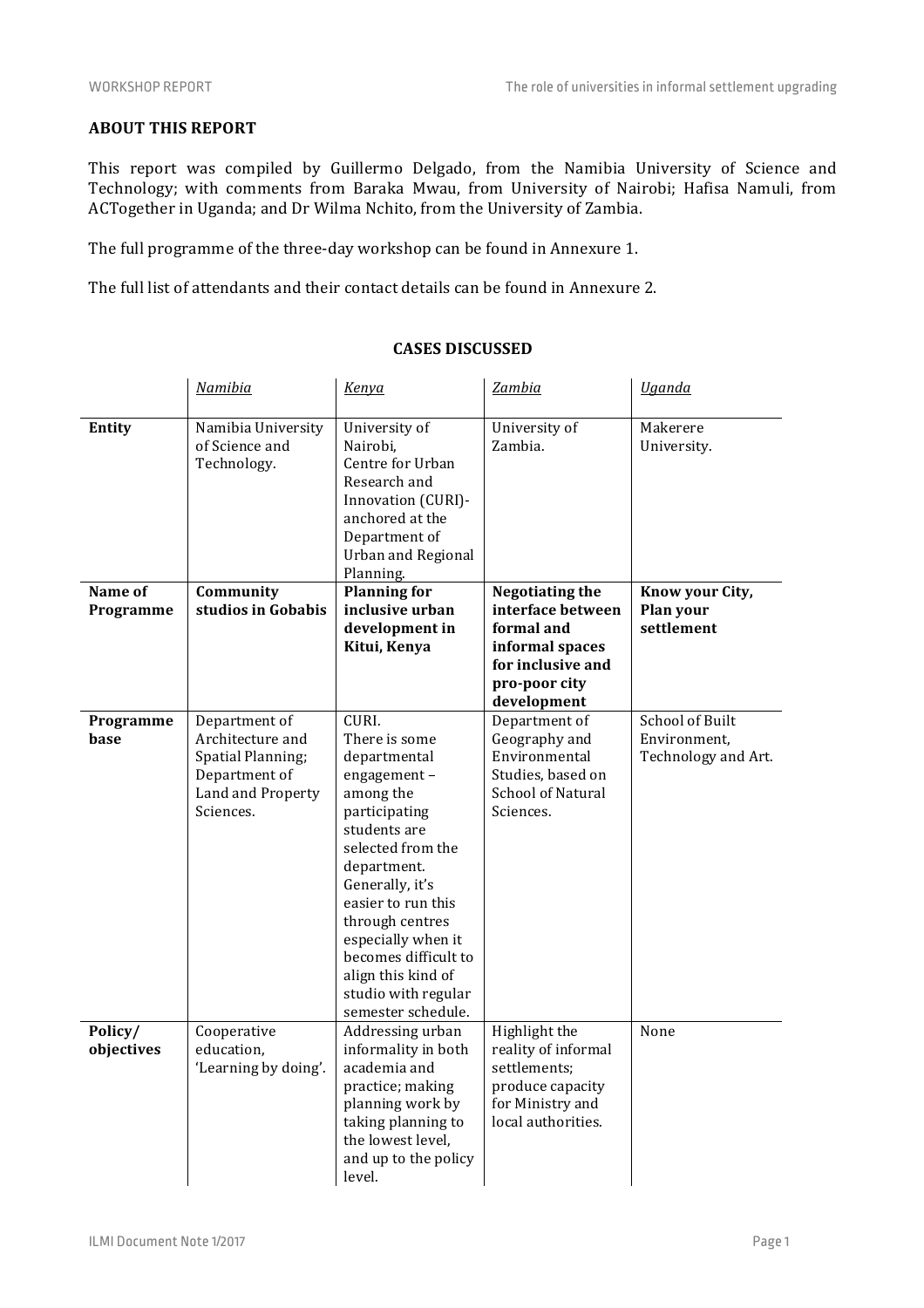$\overline{\phantom{a}}$ 

 $\overline{\phantom{a}}$ 

|                              | Namibia                                                                                                                         | Kenya                                                                                                                                                               | <b>Zambia</b>                                                                                                                                                                                               | <b>Uganda</b>                                                                                                                                                                                                           |
|------------------------------|---------------------------------------------------------------------------------------------------------------------------------|---------------------------------------------------------------------------------------------------------------------------------------------------------------------|-------------------------------------------------------------------------------------------------------------------------------------------------------------------------------------------------------------|-------------------------------------------------------------------------------------------------------------------------------------------------------------------------------------------------------------------------|
| <b>Disciplines</b>           | Town and Regional<br>Planning;<br>Architecture.                                                                                 | Architects;<br>Landscape<br>architecture; Urban<br>planning.<br>This is challenging,<br>but quite useful in<br>promoting<br>interdisciplinary<br>learning.          | Geographers;<br>Physical Planners;<br>Sociologists;<br>Architects (rare);<br>Engineers (not<br>currently).                                                                                                  | Architects (not very<br>forthcoming);<br>Physical Planners;<br>Surveyors.                                                                                                                                               |
| <b>Duration</b>              | Semester courses                                                                                                                | Three semesters<br>$(1.5 \text{ years})$                                                                                                                            | 2-years (full time)                                                                                                                                                                                         | Initially 3-year<br>programme, then 4-<br>year                                                                                                                                                                          |
| <b>Evaluation</b>            | Continuous<br>assessment, at least<br>6 assessments<br>required.                                                                | No university<br>credits, students<br>get certificates<br>from the Centre.                                                                                          | Students get grades<br>for different<br>aspects of the<br>studio; there are<br>briefs with<br>activities they have<br>to complete; final<br>submission is the<br>Spatial<br>Development<br>Framework (SDF). | Students get a<br>grade from<br>supervisors (2)<br>who are engaged<br>with the<br>organisations;<br>supervisors join<br>them in the field,<br>students have<br>logbooks that need<br>to be signed off by<br>supervisors |
| <b>Degrees</b>               | Undergraduate.<br><b>Bachelor of Town</b><br>and Regional<br>Planning (2<br>semester project:<br>"community based<br>projects") | Undergraduate.<br>Degrees offered at<br>the Planning<br>Department:<br>Graduate degree in<br>Planning (B.A.<br>Planning); Masters<br>in Planning (M.A<br>Planning). | Postgraduate.<br>MSc. Spatial<br>Planning                                                                                                                                                                   | Undergraduate.<br>Bachelor of Urban<br>and Regional<br>Planning<br>Diploma on Urban<br>and Regional<br>Planning (offered<br>by Institute of<br>Survey and Land<br>Management).                                          |
| <b>Student</b><br>engagement | Course and<br>internships.                                                                                                      | Internship, with<br>expenses covered.                                                                                                                               | Course only.                                                                                                                                                                                                | Course, but<br>students classified<br>as 'interns';<br>university would<br>capture some of<br>these funds.                                                                                                              |
| <b>Modality</b>              | Studio.                                                                                                                         | Studio (a mix of:<br>fieldwork, technical<br>working sessions,<br>and instructor<br>sessions).                                                                      | Studio articulating<br>three different<br>contexts: local area,<br>city region and<br>regional.                                                                                                             | Studio; theory in<br>class in first 2<br>years, then<br>fieldwork.                                                                                                                                                      |
| Work<br>modality             | Individual and<br>group.                                                                                                        | Group Work and<br>Individual work.                                                                                                                                  | Group work and<br>individual work.<br>Presentations, long<br>papers, reports.                                                                                                                               | Group work.                                                                                                                                                                                                             |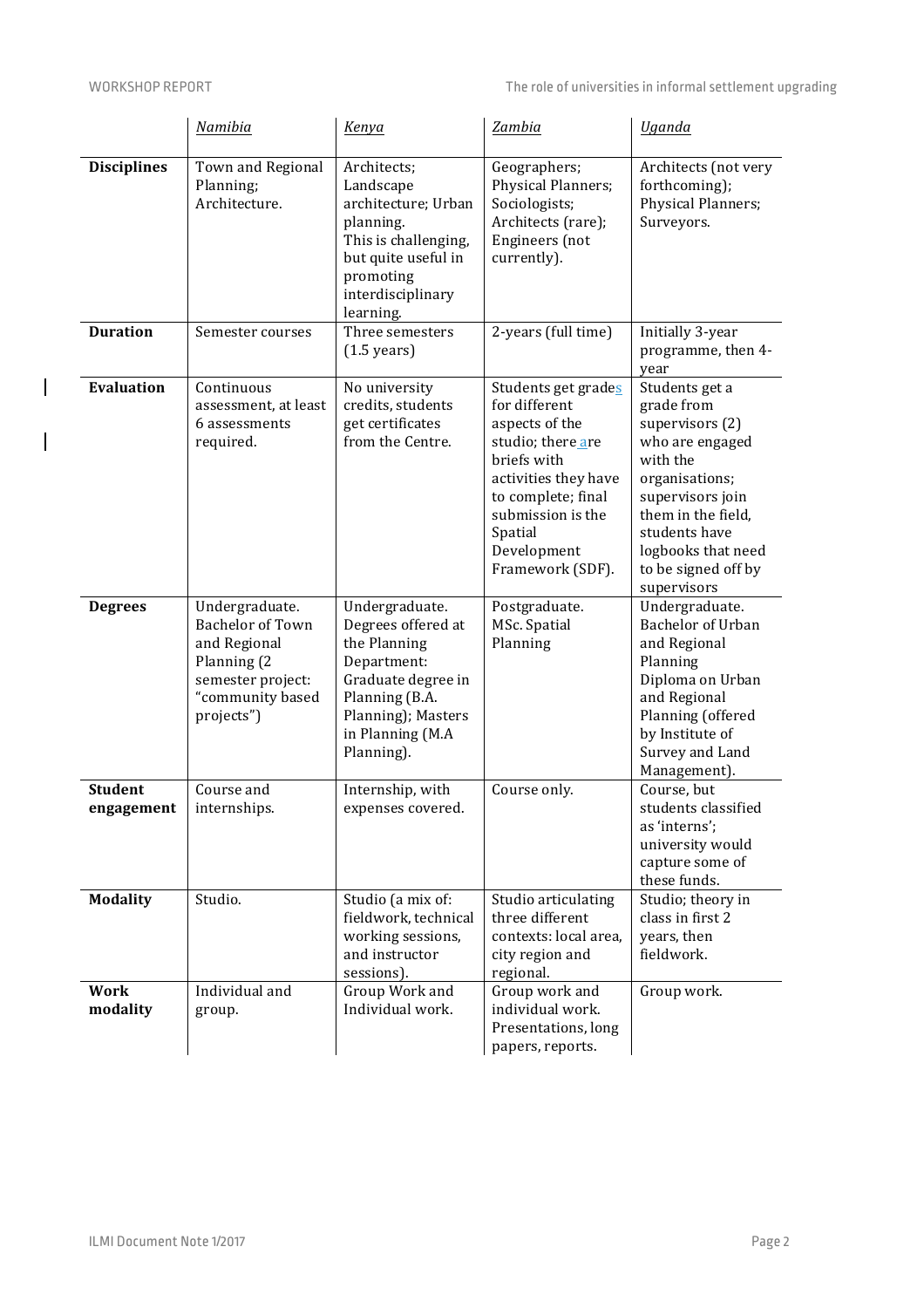|                              | Namibia                                                                                                  | Kenya                                                                                                                                                                                                                                                                               | Zambia                                                                                                      | <b>Uganda</b>                                                                                                                    |
|------------------------------|----------------------------------------------------------------------------------------------------------|-------------------------------------------------------------------------------------------------------------------------------------------------------------------------------------------------------------------------------------------------------------------------------------|-------------------------------------------------------------------------------------------------------------|----------------------------------------------------------------------------------------------------------------------------------|
| <b>Topic</b>                 | Open, only<br>requirement is to<br>be exposed to<br>communities.                                         | Integrated:<br>research methods,<br>integrated<br>planning,<br>participatory<br>mapping,<br>participatory<br>design,<br>infrastructure,<br>housing,<br>community<br>development, and<br>Local Economic<br>Development.                                                              | Topics depend on<br>lecturers.                                                                              | Topics are selected<br>by supervisors<br>beforehand; topics<br>can run in parallel,<br>but emphasis on<br>community<br>planning. |
| <b>Partners</b>              | SDFN; Local<br>Authorities;<br>Association of<br>African Planning<br>Schools (AAPS);<br>Cities Alliance. | University/Centre<br>(CURI); NGO (SDI-<br>Kenya); County<br>government<br>(Kitui); CBOs &<br>Community<br>Leaders.<br>This structure<br>enhances<br>partnerships and<br>collaborations, but<br>it takes time to<br>build and<br>sometimes tends to<br>prolong planned<br>schedules. | AAPS; SDI member<br>(required by AAPS<br>curriculum); Local<br>council (required<br>by AAPS<br>curriculum). | AAPS; ACTogether.                                                                                                                |
| <b>Examples of</b><br>topics | Community<br>agriculture.                                                                                | Public space,<br>mobility, local<br>economies,<br>affordable housing,<br>basic services.                                                                                                                                                                                            | Planning in-situ;<br>mobility; retail and<br>trade.                                                         | Housing, open<br>spaces, community<br>planning.                                                                                  |
| Geography                    | All over the<br>country.                                                                                 | Secondary city.                                                                                                                                                                                                                                                                     | Settlement decided<br>in partnership with<br>the local council.                                             | All over the<br>country.                                                                                                         |
| Years                        | From 2012.                                                                                               | $2015 - 7.$                                                                                                                                                                                                                                                                         | From 2013.                                                                                                  | Around 2000s.                                                                                                                    |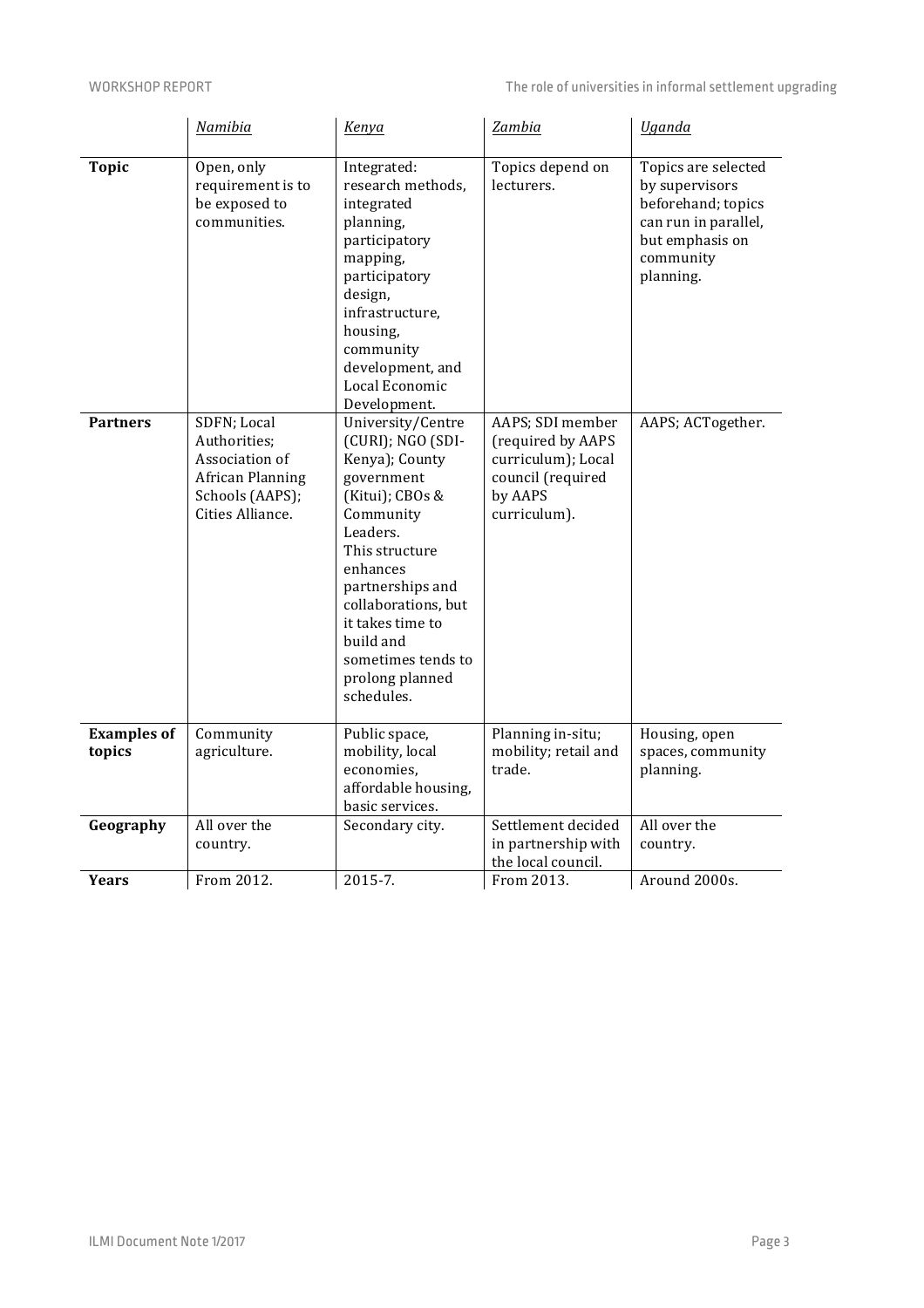|                                           | Namibia                                                                                                                                                                                                                                                                                                                          | Kenya                                                                                                                                                                                                                                                                                                                                                                                                       | Zambia                                                                                                                                                                      | <b>Uganda</b>                                                                                                                                        |
|-------------------------------------------|----------------------------------------------------------------------------------------------------------------------------------------------------------------------------------------------------------------------------------------------------------------------------------------------------------------------------------|-------------------------------------------------------------------------------------------------------------------------------------------------------------------------------------------------------------------------------------------------------------------------------------------------------------------------------------------------------------------------------------------------------------|-----------------------------------------------------------------------------------------------------------------------------------------------------------------------------|------------------------------------------------------------------------------------------------------------------------------------------------------|
| <b>Challenges</b>                         | Uncertainty of<br>topic; Timeframes<br>Community<br>process rhythms<br>vs. academic<br>calendar (exams,<br>recesses);<br>Responsiveness<br>from university,<br>can't be too quick;<br>Community<br>engagement<br>requires council<br>approval, which<br>can take long (e.g. 6<br>months in Gobabis,<br>10 years in<br>Windhoek). | University<br>calendars,<br>considering the<br>process runs<br>through years<br>within a semester-<br>based system; Final<br>year for students is<br>the more<br>demanding one,<br>which doesn't<br>necessarily<br>coincide with the<br>needs of process;<br>Insufficient funds<br>to pilot actual<br>projects on the<br>ground (this is<br>important for<br>sustaining future<br>community<br>engagement). | Council changes;<br>work goes 'back to<br>scratch', buy-in is<br>lost; Entry into<br>settlements due to<br>political climate<br>(more difficult<br>during election<br>time) | Academic<br>calendars;<br>Engagement with<br>architects; Land<br>ownership in<br>private hands.                                                      |
| Curriculum<br>change<br>process<br>status | Currently built in<br>the curriculum.<br>Recent programme<br>review (2016),<br>where community<br>engagement is<br>encouraged.<br>Up to 20% of the<br>curriculum can be<br>changed without<br>the need for<br>approval.                                                                                                          | Curriculum change<br>is not necessarily<br>the main objective,<br>rather is to<br>influence existing<br>curriculum through<br>studios and<br>teaching content to<br>focus on urban<br>informality.                                                                                                                                                                                                          | Yes, through AAPS<br>process. Required<br>for the<br>development of<br>new legislative<br>changes.                                                                          | Part of the<br>university process,<br>however<br>institutionalisation<br>of the process is<br>taking long; not yet<br>there.                         |
| <b>Funding</b><br>source                  | AAPS since mid<br>2015; Cities<br>Alliance<br>(accommodation,<br>food).                                                                                                                                                                                                                                                          | AAPS; Cities<br>Alliance.                                                                                                                                                                                                                                                                                                                                                                                   | Ministry of Local<br>Government; AAPS;<br>Cities Alliance; SDI.<br>Support went for<br>food, transport,<br>computers,<br>printers, furniture.                               | AAPS;<br>Funding through<br>tuition rebates;<br>Social Tenure<br>Domain Model<br>(STDM). Supported<br>went for food,<br>accommodation,<br>transport. |
| University<br>contribution                | Transport,<br>although currently<br>not favourable<br>funding outlook.                                                                                                                                                                                                                                                           | No additional<br>financial<br>contribution from<br>the University, but<br>the department<br>offered a lecturer<br>to instruct the<br>student team.                                                                                                                                                                                                                                                          | Lecturers' salaries,<br>teaching space.                                                                                                                                     | Support for<br>lecturers<br>(allowances).                                                                                                            |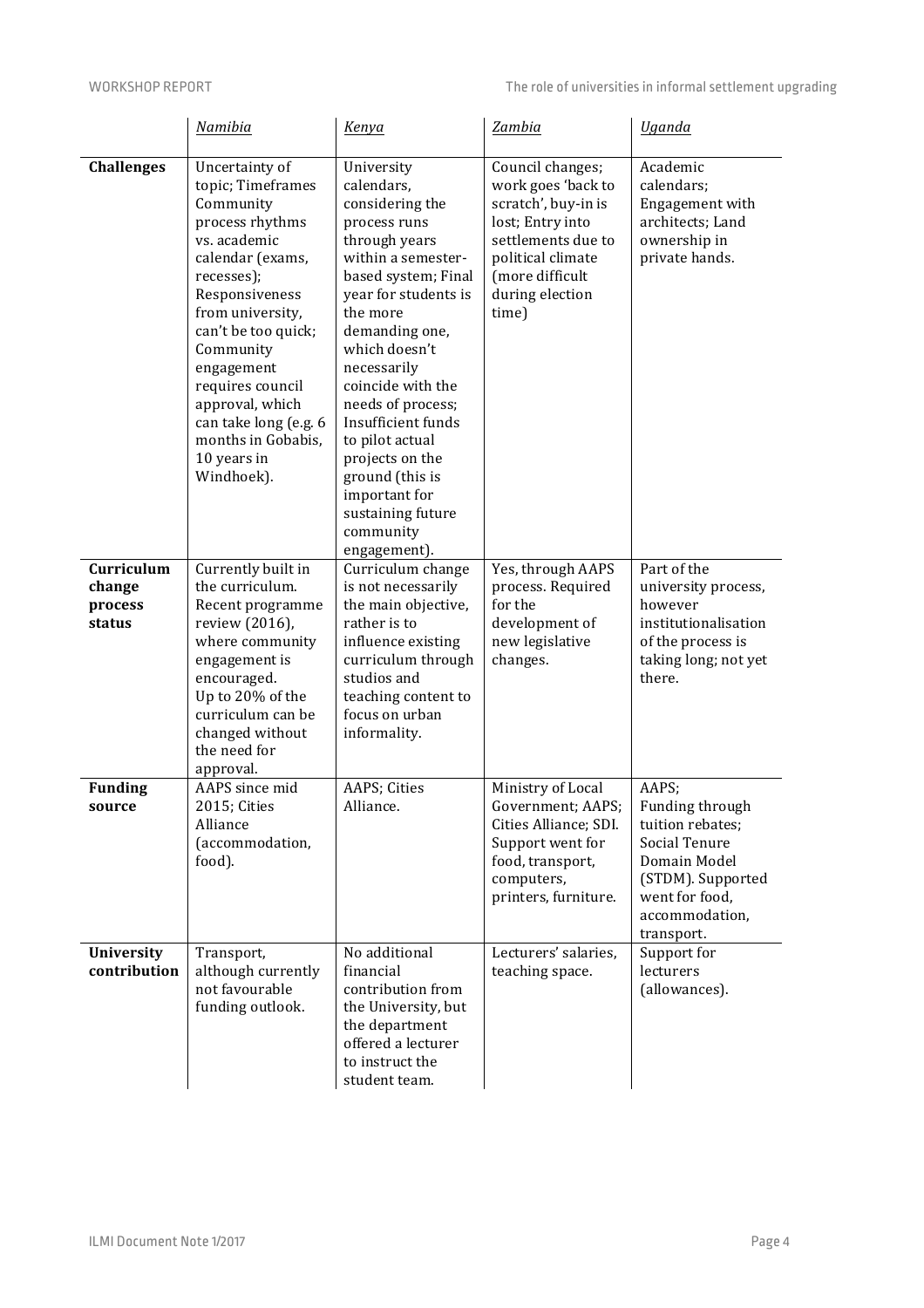|                                                | Namibia                                                                                                                                                                          | Kenya                                                                                                                                                                                                                                                                                                                                                                                                                          | Zambia                                                                                                                                               | <b>Uganda</b>                              |
|------------------------------------------------|----------------------------------------------------------------------------------------------------------------------------------------------------------------------------------|--------------------------------------------------------------------------------------------------------------------------------------------------------------------------------------------------------------------------------------------------------------------------------------------------------------------------------------------------------------------------------------------------------------------------------|------------------------------------------------------------------------------------------------------------------------------------------------------|--------------------------------------------|
| <b>Interaction</b><br>between<br>disciplines   | Gradual insertion<br>of disciplines<br>throughout the<br>semesters.                                                                                                              | A bit challenging<br>for communication<br>between<br>disciplines<br>(perhaps<br>something to do<br>with the 'silo-<br>approach' to<br>training of<br>planners, architects<br>etc.). However, the<br>studio managed to<br>achieve good<br>communication<br>between students<br>and community<br>members.                                                                                                                        | It's open to<br>students from all<br>disciplines; with<br>regards to bringing<br>lecturers from<br>different<br>disciplines, is still<br>in process. | Desirable, but still a<br>challenge.       |
| Provision<br>for<br>community<br>participation | Participation,<br>mandatory for land<br>delivery<br>procedures;<br>however, no<br>national policy on<br>participation.                                                           | In Kenya,<br>participation is<br>legislated in a<br>number of ways on<br>various laws such<br>as County<br><b>Governments Act</b><br>and the Urban<br>Areas and Cities<br>Act, but no clarity<br>on the nature of<br>participation.<br>Every town, a<br>'citizen forum' is<br>supposed to be<br>created.                                                                                                                       | Not required for<br>the process, the<br>studio has the<br>objective to change<br>paradigms through<br>its actions.                                   | Yes, at<br>constitutional level.           |
| <b>Proposals</b>                               | Short courses;<br><b>Regional Councils</b><br>as part of the<br>studio process;<br>Vertical studios;<br>Coordinated/plann<br>ed 'handover' of<br>studio semester by<br>semester. | Continuous<br>professional<br>development can<br>be offered for LAs,<br>lecturers, and<br>interested parties;<br>Link with<br>professional<br>associations and<br>the practice in<br>general, is<br>important for<br>planning schools;<br>Seminar series and<br>forums are<br>important in<br>disseminating<br>academic research<br>(including<br>outcomes of<br>community<br>studios) for policy<br>uptake/considerati<br>on. | Getting lecturers<br>from other<br>disciplines to final<br>presentations of<br>courses.                                                              | Public lectures that<br>teach to everyone. |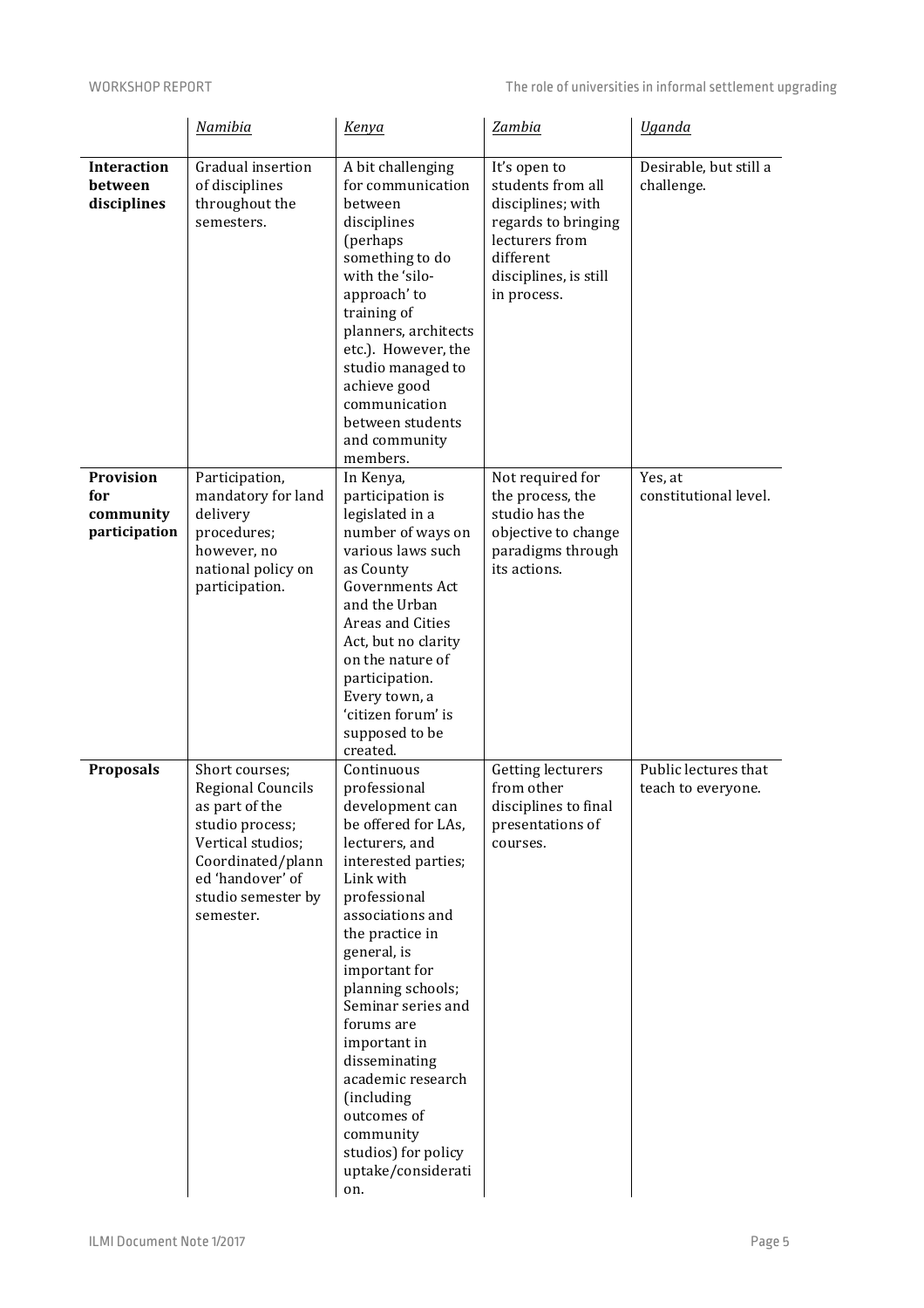|                  | Namibia                                                                                                                                                                         | Kenya                                                                                                                                                                                                                                                                                                                                                                                                                                                                                                                                                                                                                                                                                                                                                                                                                                                                                                                                                                                                                                                                                                                                                                                                                                                                 | Zambia                                                                                                                                                                                                              | <b>Uganda</b>                                                                                                                                                                                                               |
|------------------|---------------------------------------------------------------------------------------------------------------------------------------------------------------------------------|-----------------------------------------------------------------------------------------------------------------------------------------------------------------------------------------------------------------------------------------------------------------------------------------------------------------------------------------------------------------------------------------------------------------------------------------------------------------------------------------------------------------------------------------------------------------------------------------------------------------------------------------------------------------------------------------------------------------------------------------------------------------------------------------------------------------------------------------------------------------------------------------------------------------------------------------------------------------------------------------------------------------------------------------------------------------------------------------------------------------------------------------------------------------------------------------------------------------------------------------------------------------------|---------------------------------------------------------------------------------------------------------------------------------------------------------------------------------------------------------------------|-----------------------------------------------------------------------------------------------------------------------------------------------------------------------------------------------------------------------------|
| <b>Outlook</b>   | <b>Funding shortages</b><br>will reduce<br>interventions to the<br>capital city, which<br>is where the<br>university is<br>located.<br>Vertical studios<br>about to take place. | Research funding is<br>decreasing-<br>especially from<br>governments;<br>hence, the need to<br>enhance<br>partnerships that<br>help universities<br>and partners in<br>attracting<br>alternative funding<br>resources specially<br>to support 'change-<br>making' research<br>such as 'urban<br>informality<br>studios'.                                                                                                                                                                                                                                                                                                                                                                                                                                                                                                                                                                                                                                                                                                                                                                                                                                                                                                                                              | Engagement with<br>Zambia Institute of<br>Planners;<br>Creation of short<br>courses for<br>community and<br>local government<br>(local area panning,<br>GIS, research<br>methods,<br>monitoring and<br>evaluation). | Trying to make the<br>process<br>increasingly multi-<br>disciplinary;<br>Social workers,<br>involved in the<br>process;<br>Signing of MoU's<br>with technical<br>institutions to<br>sensitise of<br>community<br>processes. |
| Common<br>points | $\bullet$<br>$\bullet$<br>$\bullet$<br>$\bullet$<br>$\bullet$<br>$\bullet$<br>$\bullet$<br>the country.<br>$\bullet$<br>$\bullet$<br>$\bullet$<br>tap into that.                | Priority for students is the passing mark in all their courses, which sometime<br>conflict with effort required by process.<br>Sympathetic political leaders (e.g. councillors) are not always there, and changes in<br>local authority's council, the experience and political support is 'lost'.<br>Piecemeal approach to informal settlement upgrading process-the need to up-scale<br>appropriately, depending on context.<br>Institutionalisation of partnerships is crucial.<br>In the cases of Zambia and Kenya, university Centres have a role in the facilitation<br>of the process; they can help overcome academic calendar limitations.<br>Ethical considerations of university's involvement in community processes are<br>fundamental, particularly to manage communities' expectations.<br>Architects are generally difficult to engage, there is a disconnect with the needs of<br>At the same time, architects are more implementation-oriented; their push for<br>actual realisation of plans is important in these processes.<br>Short courses are desirable, they should target local authorities, community<br>members, NGO staff, and other stakeholders.<br>If there is a national mandate for participatory procedures, community studios can |                                                                                                                                                                                                                     |                                                                                                                                                                                                                             |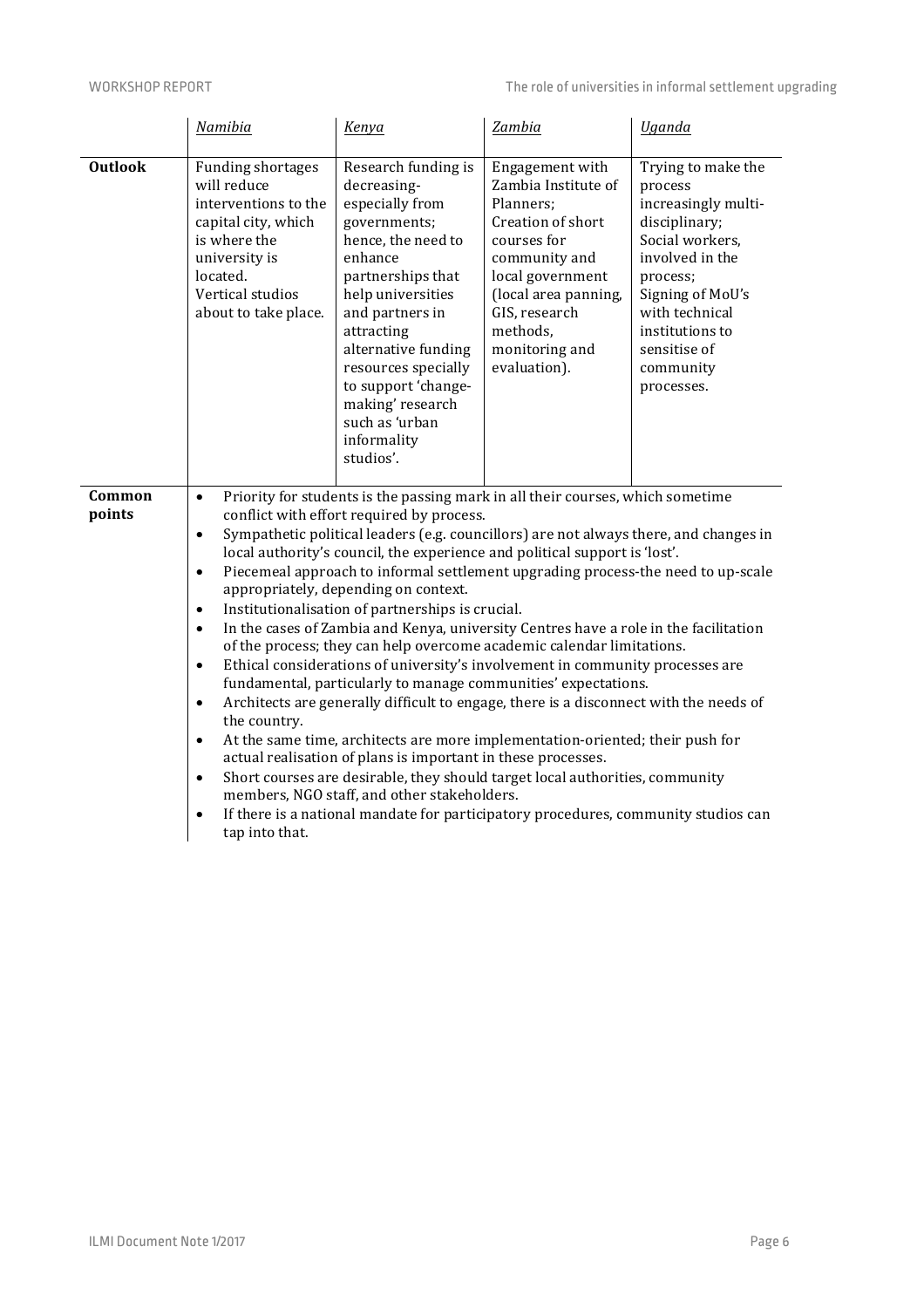# **COUNTRY-SPECIFIC CONTRIBUTIONS**

#### **Uganda**

Planning process is required to be participatory by constitutional decree. However, it is not prescribed who undertakes this process. When it's community-driven, it is more participatory in nature; if it's a government initiative, it's more of a consultative process. The rationale is in part due to the difficulty for implementation without community's understanding of the nature of the plan. Resources, both with regards to time and money, impact the extent of participation. There are municipal forums, settlement forums, and a Forums Division. There is 'community contracting', a form of small-scale projects sub-contracted to community groups (e.g. waste collection, public sanitation). Architects tend to 'look down' on other disciplines, such as planning; not easy to engage with them. However, in the past, architects were much more engaged than planners; they were pushing for change. Students get to teach community members how to use technical devices, and community teaches how to interact with them. Community members were designing the project, students would provide technical support to make possible the proposals. Public lectures at the university open to the various stakeholders have been organised, and they have had positive effects.

# **Namibia**

Council decisions take a minimum of 2 months. A decision cannot be ratified in the same meeting. NALAO's focus is on the Sustainable Development Goals (SDG), particularly SDG11; and the New Urban Agenda (NUA). This process is initiated from the Local Authorities' CEOs office, supported by technical support staff. A Local Government reform is on the table, which would be restructured under the SDGs and NUA. The new Urban and Regional Planning Bill is also soon to be tabled. NALAO and Local Authorities have the faculties to influence legislation. MoU between NHAG/SDFN and the Association of Local Authorities of Namibia (ALAN) and NALAO, will assist in opening doors for the influence of legislation representing shack-dwellers' interest. There were also attempts to change spatial form, but there is community's resistance. In Namibia in the 1980s there were attempts to change mental conceptions of what 'a house' can be, and 1:1 models were built to exercise spatial imagination, but they didn't have the desired effect. In Namibia, the legal status of the practice influences the professional outlook of young professionals. The expectation of high incomes deters from engagement in more social undertakings.

#### **Zambia**

AAPS proposed a curriculum to be piloted, and Zambia was ready to undertake the process. They consulted this with local councils and government levels. The proposal was sent for approval, and it was approved in 2013. New law required the formulation of Integrated Development Plans (IDP), but there were not many trained to do this; the new curriculum included this, therefore the Ministry supported this. Support allowed for computer equipment, as well as transport (bus). Settlements to work with are decided in partnership with the local council; this facilitates engagement as council has already presence in the settlement. Students' proposals are evaluated by community members; students have to effect the changes required by the input given. Students produce a plan, and final presentation of students is to the Mayor, council members, and other stakeholders. Through training, community has learned how to use GPS, which increases legitimacy of the information within the community. The university assists in mapping informal settlements, as LAs don't always have capacity to do this.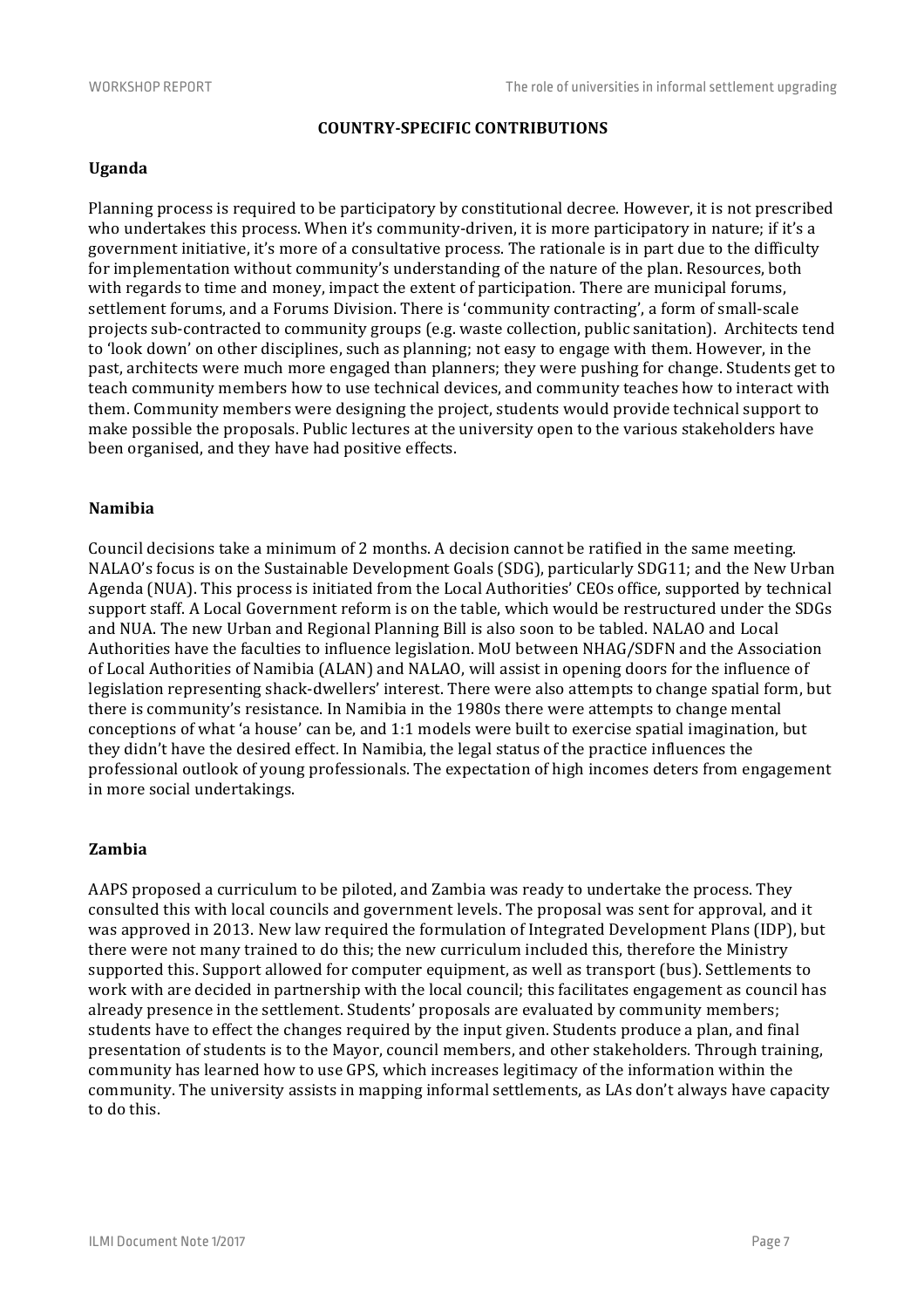The objective of scaling up is limited by the academic calendar frame. Centre for Urban Research and Planning (CURP) has been instrumental in dealing with this and other challenges. It is not possible for the university to do all the work, but it is possible to scale-up. Courses in the centre are 2-3 weeks long, this represents also a stream of income for the institution. It is important to consider the degrees of participation, as well as the resources limitations for this.

UN-Habitat did a Participatory Slum Upgrading Programme (PSUP) project in Zambia, which had participation at the core. However, Phase 1 of the project didn't have effect even after considerable funds were invested in this. This phase was not particularly regarded as participatory. Government definition of participation leans more towards consultation, rather than co-production. The culture of volunteering is also not a resource that one can tap into. In Zambia, architects are difficult to engage; they are perceived as 'more commercial'. They would contribute for two weeks, but no longer; the process would then continue without their contributions. Architects' social commitment is not strong. The National Housing Authority, is normally run by architects but currently the CEO is a lawyer; when they 'redevelop' they imagine projects that resemble elite developments and they're not particularly characterised by social commitments.

#### **Kenya**

In some cases, after the county government legislations (the County Governments Act and Urban Areas and Cities Act), there are situations (e.g. Kitui County-the studio location) where there's no municipality to engage; only a regional (county) government. This implies the envisioned decentralisation at county level is not yet in place-especially for urban areas. This is similar to other countries where governments are yet to establish appropriate decentralised structures for better ('direct') engagement with citizens.

A municipality Board is not yet established, it is the Urban Areas and Cities Act that has provision for 'citizen forums', where through town hall meetings there is an opportunity to deliberate on budgetary matters, structure plans, development frameworks, planning, basic services, etc. However, given that a municipality Board doesn't exist, this structure of Government-civil society engagement just exists on paper.

In Kenya (and perhaps in many other countries in the region), most urban plans are outsourced to private consultants, who don't always have time or resources (financial and human) for community participation, and they often result in undertaking mere compliance to participation. For example, in a recent Integrated Urban Development Plan (IUDP) formulation for Kitui (location of the studio) the consultant was required to undertake six stakeholder workshops, but it is only the records (i.e. attendance lists) that are required to indicate that the workshops took place. There is little emphasis on the quality, outcomes, and how the views/opinions of the participants influenced or were factored into the final product, which is the plan. There is also a culture of 'allowances' for attending meeting, up to a point in which stakeholder meetings are only attended when allowances are included.

There is also a lack of understanding between disciplines, e.g. planners, engineers, architects, as well as between these disciplines and communities. The level of abstraction for communicating in workshops (e.g. lines, coded colours), doesn't necessarily translate in an understanding of the nature of the project. Besides, the political nature of arriving at planning decisions is often not well approached by professionals or they simply are not prepared to engage in negotiations, mediation and management of 'conflicts' (arising from vested interests). Participation then often ends up as a 'compliance strategy', rather than an in-depth commitment.

Centres tend to have a common vision; therefore, it is easier for them to undertake specific projects. The community studio process has many contingencies, for which NGOs or Centres are more able to respond than conventional university semester approach.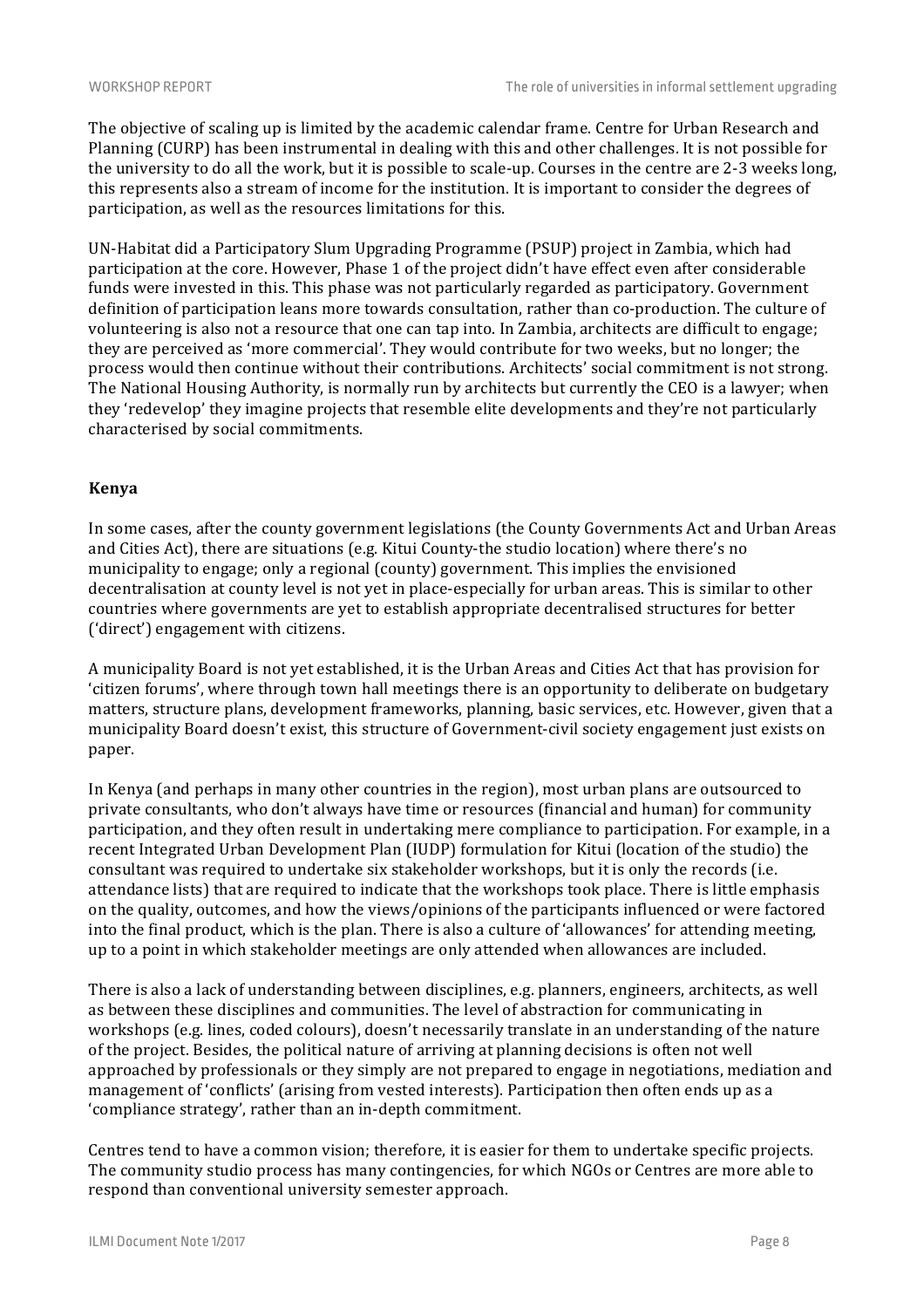Disciplines required to strengthen outcomes of community planning studios include urban planning, architecture, engineering, urban design, sociologists, economists, land administrators and environmentalists. However, projects only involve one or two disciplines deepening on scope, although it's critical to note that what is designed by professionals doesn't always resonate with what communities perceive as needed and/or desired.

Participatory programmes involve costs, which become an increasing challenge with decreasing research budget. There is also lack of references from other cases in cities and countries in the region, which could be due to inadequate documentation of previous approaches. Hence, there is a need to strengthen documentation and dissemination of project processes and outcomes.

In terms of graduates applying skills in practice, there are new 'alternative practices' emerging in Kenya; they are attempting to practice differently from the conventional practice, but it's still marginal. There is a need to 'build community of practice' that pools together planners, architects, and other disciplines engaged with community planning and design. In studios, it is also difficult to manage expectations of communities with only one discipline involved. At some stage, the discipline reaches limits; for communities, a 'professional' means perhaps something broader. The ethical limits of community participation are to be considered as often studio raise unnecessary expectations among community members. Without a follow-up programme to implement some of the outcomes, it becomes a mere academic exercise to conduct this form of projects.

In Namibia, there seems to be an emphasis on 'land and housing'; less so in local economies that could sustain the urban environment that is envisioned. In Kenya, the city is often perceived as the 'the place to derive income'; an economic platform. Hence, a vibrant informal economy is that which offers those 'left' out in the formal economy a form of employment. Productive activities are in the streets/public spaces (e.g. retailers/vendors, artisan industries like production of furniture, fittings, windows etc.). Therefore, a major planning challenge in Kenya's cities and towns is how to plan for, manage and integrate informal economic activities. Among the non-conventional approaches being researched by the Centre (CURI) is to how to utilise certain land reserves for infrastructure and open public spaces for productive activities (at least in the medium-term) while the planned development takes place; application of flexible standards and rethinking of planning and design is needed for this.

Curriculum change is desirable; however, another component is the actual content of the courses. The focus on curriculum could be complimented with a coordinated effort between faculties and/or departments to engage with informal settlement upgrading processes.

# **INPUT FROM PARTICIPANTS**

# **Students from NUST**

- Curriculum changes are fundamental, as many only 'discover' community engagement for the first time.
- Volunteering can be a resource to tap into.
- Architecture studios, confined; the way students work is very 'dreamy', rather than realityanchored.
- Students' commitment is primarily on their degree, rather than with the community process per se.
- Universities are one side of the collaboration; the other are professional institutions and practices.
- Private firms are rather strict with internships, they need to be engaged for them to become more accommodating to community work.
- It is necessary to re-imagine spatial form, rather than simply assisting in complying with current models.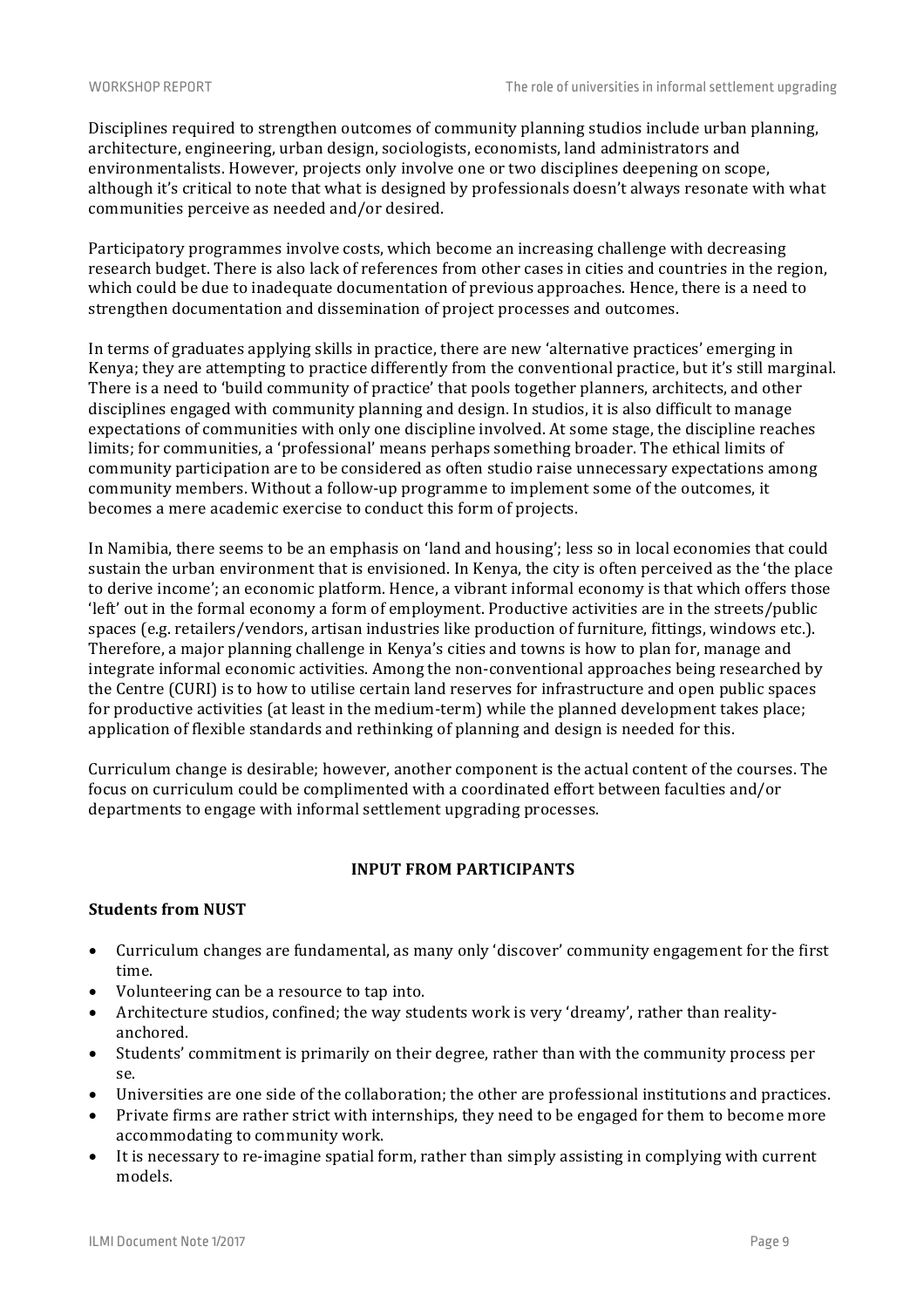- Sense of cultural identity can be stimulated through models and other devices, rather than simply working with aerial images.
- Namibia Urban Planning Students' Association has in its constitution to do community work, this can be expanded.

#### **Ministry of Urban and Rural Development**

- Short courses are desirable.
- There is a need to strengthen relationship with countries to learn from each other.
- Information sharing between institutions is desirable and commendable.
- Scaling-up informal settlement upgrading is a good initiative (individual comment).
- Certificates on the short courses and process can incentivise participation in these processes.

#### **Gobabis Municipality**

- Local Authorities should intensify their involvement with communities.
- Short courses for community members are desirable: income generating activities, trading, planning.
- Before the teams from other collaborators come to Gobabis, the community members should be ready to engage with the process; this is the job of LAs.
- What happens in Freedom Square and Kanaan is a beginning, and 'a means to an end'.
- Link with Flexible Land Tenure System, so that it becomes eventually effective; Gobabis can pioneer security of tenure with the assistance of this.
- The reference of what LUX Development Project did in Rundu and Katima Mulilo is a good precedent that would be desirable to see elsewhere, with regards to security of tenure.
- Densification is also something that can be considered in Namibia.
- Internships at the Municipality are also desirable, Gobabis is reviewing the mechanisms for them to welcome more interns.
- Gobabis has resorted to international cooperation agencies, such as the Japanese one (JICA); this can be an option to explore.

#### **Namibia Association of Local Authorities Officers (NALAO)**

- A benefit of these process is to dismiss the perception that 'people are lazy', and to prove hard work from the grassroots.
- Co-production is desirable.
- Community members in informal settlements are not unreasonable, they can be engaged in decision-making; however, they need to have access to information.
- NALAO has developed a 'certified municipal professional accreditation' (CMP) programme based on demonstrated competence. This is proven through actual work on the ground, and knowledge acquired through this. This can be linked to the short courses that have been discussed, as CMP provides for continuous education; with degree of demonstrated competence, employment desirability increases.
- Learning and exchange programmes is a cost-effective way to create capacity within LAs.
- Engaging media and politicians, important to consider in these processes.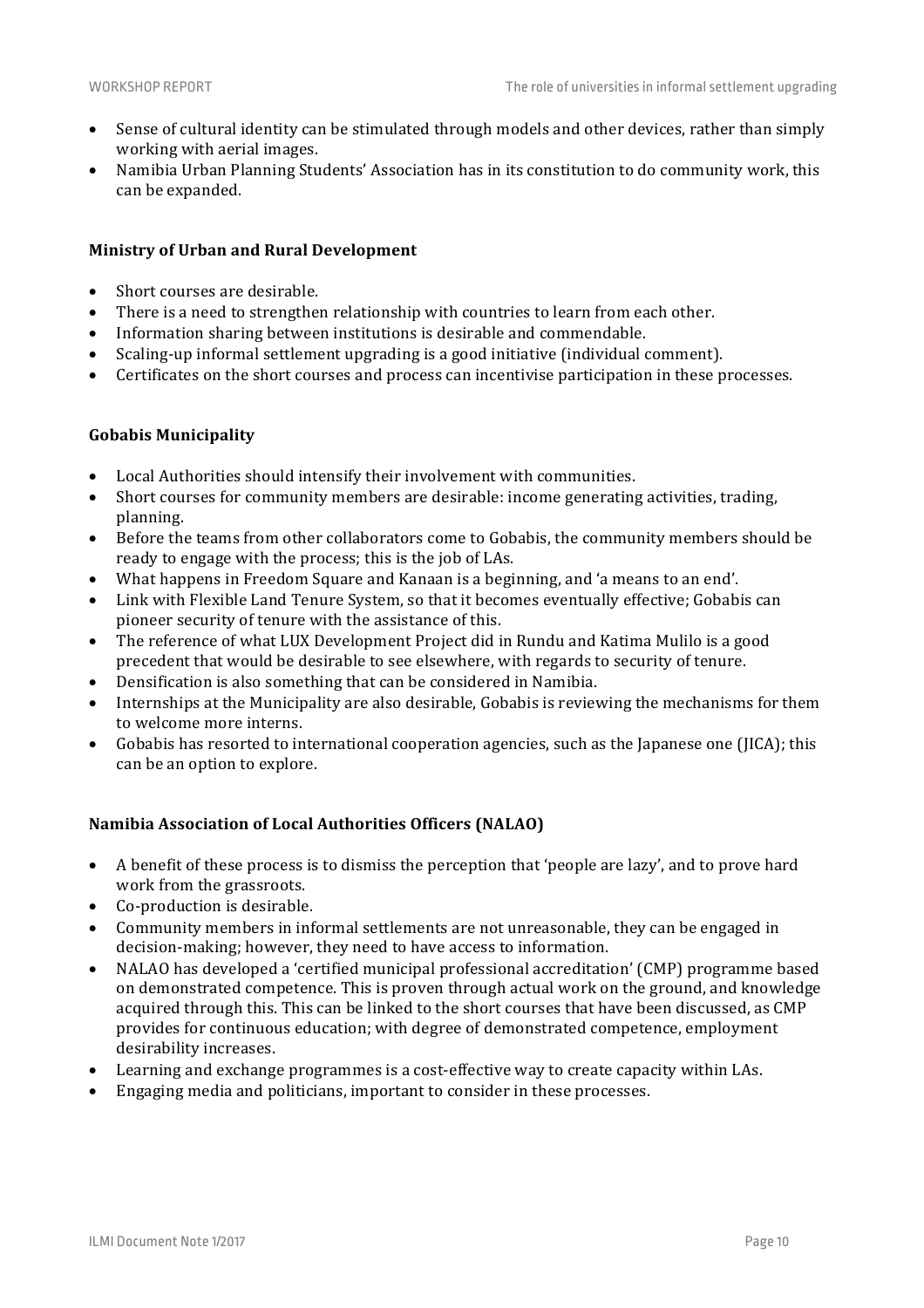# **Namibia University of Science and Technology**

- There are opportunities to build on existing curricula within the departments.
- There are possibilities to have shared mandatory courses.
- Short courses are emerging clearly as a need.
- The role of Centres such as the Integrated Land Management Institute, can be instrumental in overcoming the inherent shortcomings of Departmental engagements.
- Winter schools can be considered to go beyond the limits of calendar rhythms.
- Community engagement comes at a good time as curriculum review has recently taken place, now it's time to implement; particularly with work-integrated learning (WIL).
- Links with other educational institutions, not make it a project of one single university.
- It is more difficult to re-structure the curriculum only on the occasion of a project, rather than to be in line with a national plan; e.g. in the case of Namibia, there is a need for a 'national informal settlement upgrading strategy' for universities to undergo the restructuring of curriculum thoroughly.
- The leadership of NUST needs to be engaged for them to support this initiative.

© 2017 ILMI – Integrated Land Management Institute

ILMI is a research centre at the Faculty of Natural Resources and Spatial Sciences (FNRSS) at the Namibia University of Science and Technology (NUST).

Views expressed by the authors are not to be attributed to any of these institutions.

Please visit our website for details on ILMI's publications policy: http://ilmi.nust.na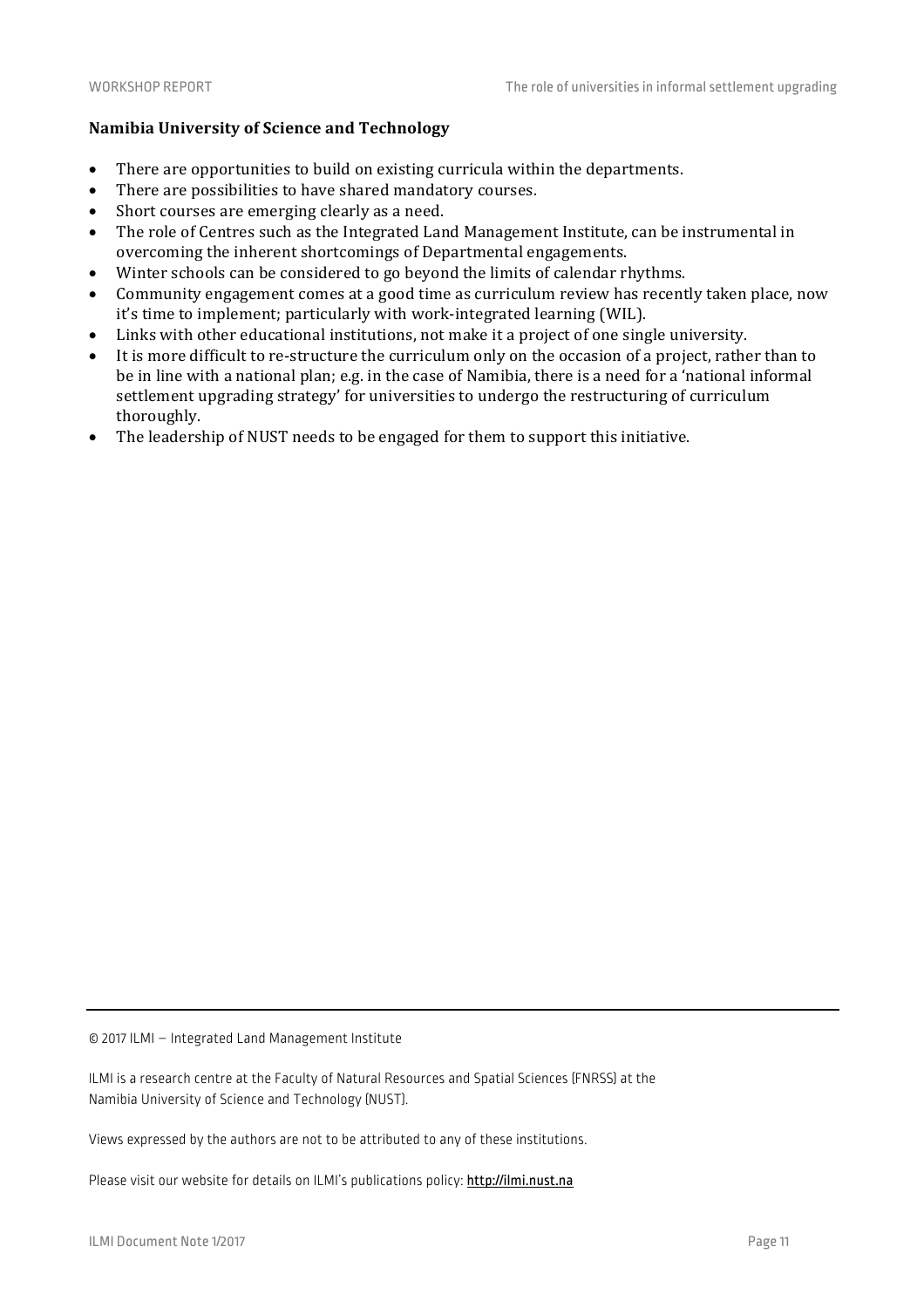| Venue           | Gobabis                                             | Municipality<br>Chamber                                                                                       | Freedom Square                                                                                                                                                                    | Kanaan C                                                                                                                                                                                                |                                                                                                                                                                                                                                                                  |                                                                                                                                                                                                                                                               |
|-----------------|-----------------------------------------------------|---------------------------------------------------------------------------------------------------------------|-----------------------------------------------------------------------------------------------------------------------------------------------------------------------------------|---------------------------------------------------------------------------------------------------------------------------------------------------------------------------------------------------------|------------------------------------------------------------------------------------------------------------------------------------------------------------------------------------------------------------------------------------------------------------------|---------------------------------------------------------------------------------------------------------------------------------------------------------------------------------------------------------------------------------------------------------------|
| Responsible     | Uganda, Kenya, Zambia<br>NHAG & SDFN<br><b>NUST</b> | Uganda, Kenya, Zambia<br>Gobabis Municipality<br>NHAG & SDFN<br><b>NUST</b>                                   | Freedom Square Community<br>Uganda, Kenya, Zambia<br>Gobabis Municipality<br>NHAG & SDFN<br><b>NUST</b>                                                                           | Kanaan A, B & C and Tuerijandjera<br>Uganda, Kenya, Zambia<br>NHAG & SDFN<br>Gobabis Municipality<br>Community<br><b>NUST</b>                                                                           | All Stakeholders                                                                                                                                                                                                                                                 | <b>All Stakeholders</b>                                                                                                                                                                                                                                       |
| <b>Activity</b> | Arrival of all visitors                             | Sharing City Wide Planning methods in each country<br>Meeting with the Council<br>Way Forward<br>Introduction | Presentation of information collected and maps by community members<br>Sharing methods, challenges and learning experiences<br>Field Visit: Freedom Square Meeting<br>Way Forward | Community members from each settlement will present their collected<br>Sharing methods, challenges and learning experiences<br>Field visit: Community Feedback Meeting<br>data and maps.<br>Way forward | Share work done in each country (Zambia, Kenya, Uganda and Namibia<br>on lesson learned and implication for planning inclusive cities<br>Give input on how they've done their City Wide Planning<br>City wide Planning information sharing meeting<br>Reflection | Universities, Local Authorities and SDFN together with organised<br>Towards inclusive planning; Upscaling potential and what is required<br>Universities: which curriculum adjustments are required<br>communities discuss their roles in City Wide Planning. |
| Time            | 08:00                                               | 10:30                                                                                                         | 14:00                                                                                                                                                                             | 16:00                                                                                                                                                                                                   | 10:00                                                                                                                                                                                                                                                            | 09:00                                                                                                                                                                                                                                                         |
| Date            |                                                     | Thursday, 11 May 2017                                                                                         |                                                                                                                                                                                   |                                                                                                                                                                                                         | Friday, 12 May 2017                                                                                                                                                                                                                                              | Saturday, 13 May 2017                                                                                                                                                                                                                                         |

**ANNEXURE 1**

Program for City Wide Planning in Gobabis<br>(11 – 13 May 2017)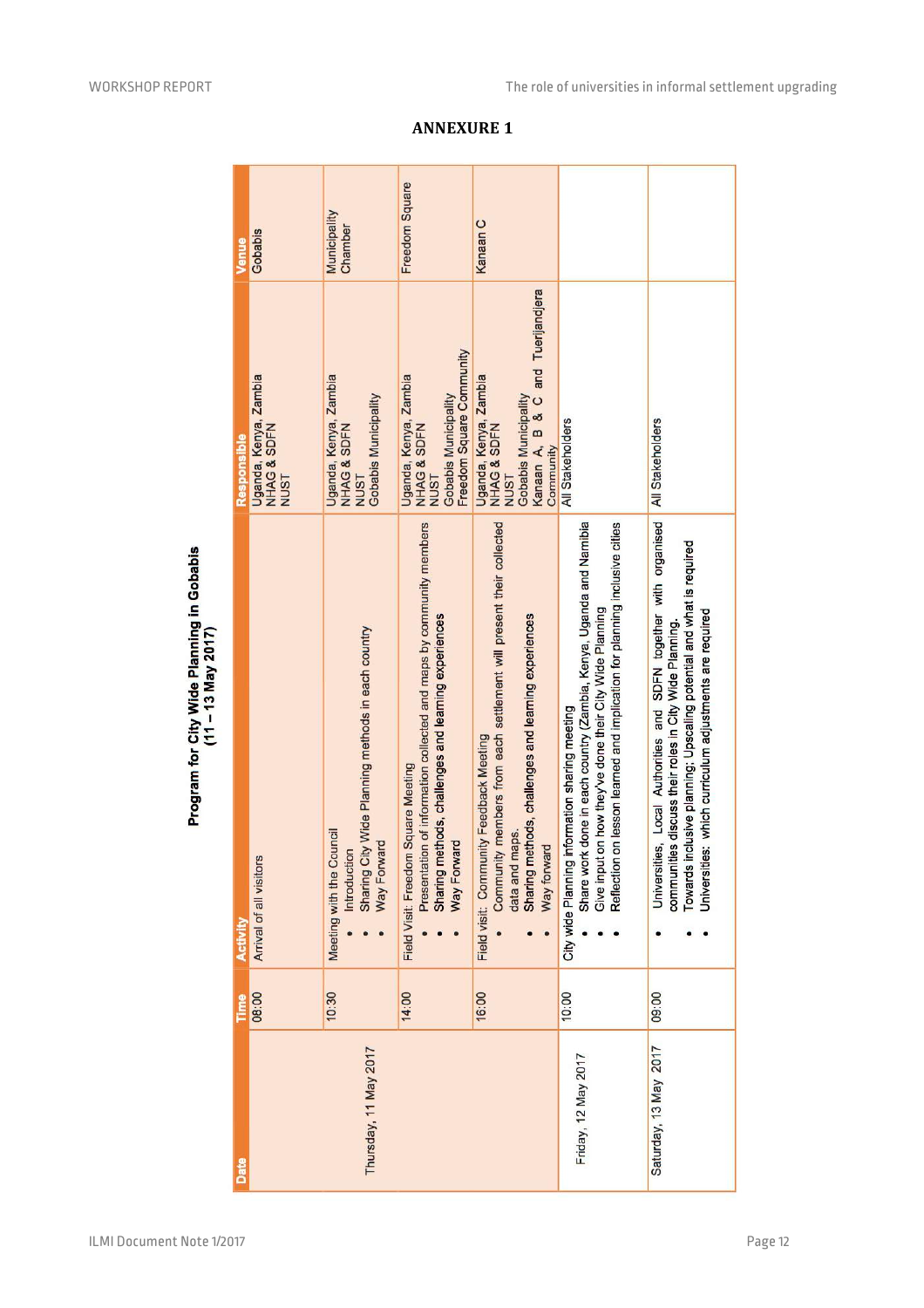|                                                                                                                                                   |               | SHACK DWELLERS FEDERATION OF NAMIBIA (SDFN)<br>AND NAMIBIA HOUSING ACTION GROUP (NHAG) |                    |                                   |                                                                                        |
|---------------------------------------------------------------------------------------------------------------------------------------------------|---------------|----------------------------------------------------------------------------------------|--------------------|-----------------------------------|----------------------------------------------------------------------------------------|
|                                                                                                                                                   | Ko            |                                                                                        | ć                  |                                   | Fax +264.61.239397<br>Tel+264.61.239398<br>P O BOX 21010<br><b>WINDHOEK</b><br>NAMIBIA |
| LIST OF PARTICIPANTS FOR MEETINGS                                                                                                                 |               |                                                                                        |                    |                                   |                                                                                        |
| Place of the meeting $\liminf_{n\to\infty}\liminf_{n\to\infty}\max_{m\to\infty}\sum_{k=1,\dots,\ell\geq n-k}\sum_{n\in\mathbb{Z}}\mu_n\neq\infty$ |               |                                                                                        |                    |                                   | 48-2                                                                                   |
|                                                                                                                                                   |               |                                                                                        |                    |                                   |                                                                                        |
| Surname<br>Name &                                                                                                                                 | Gender<br>M/F | Town/Village                                                                           | Organisation       |                                   | Email address/contact number                                                           |
| $O(L_1)$<br>Muran<br>$\frac{1}{1}$ $\frac{1}{2}$<br>2722<br>thouses<br>hain                                                                       |               | Komolbun Nauroly<br>challage)                                                          | Von<br>auel<br>こや土 | Barrenway Qgmail a<br>0.518520562 |                                                                                        |

 $\frac{1}{2}$ 



 $\bar{R}$ 

ž

X

**ANNEXURE 2**

 $\bigcap$ 

0